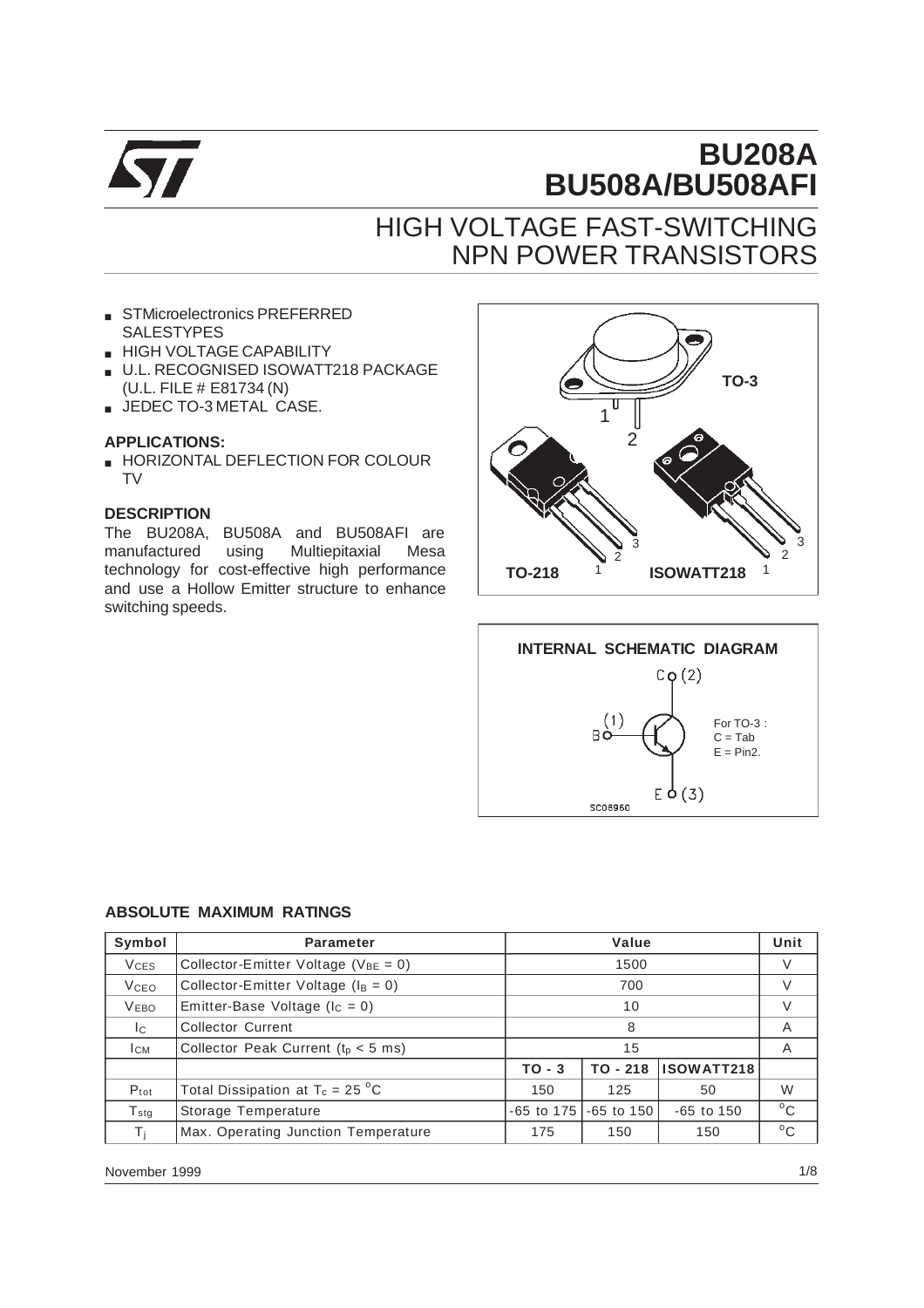### **THERMAL DATA**

|               |                                     |     | $TO-3$ | $TO-218$ | <b>ISOWATT218</b> |              |
|---------------|-------------------------------------|-----|--------|----------|-------------------|--------------|
| $Rthi - case$ | Thermal<br>Resistance Junction-case | Max |        |          | ۰۰                | $\rm{^o}C/W$ |

### **ELECTRICAL CHARACTERISTICS**  $(T_{\text{case}} = 25 \degree C \text{ unless otherwise specified})$

| Symbol                  | <b>Parameter</b>                                          | <b>Test Conditions</b>                                                    | Min. | Typ.      | Max.   | Unit       |
|-------------------------|-----------------------------------------------------------|---------------------------------------------------------------------------|------|-----------|--------|------------|
| <b>I</b> CES            | Collector Cut-off<br>Current ( $V_{BE} = 0$ )             | $T_c = 125 °C$<br>$V_{CE} = 1500 V$<br>$V_{CF} = 1500 V$                  |      |           | 1<br>2 | mA<br>mA   |
| <b>LEBO</b>             | <b>Emitter Cut-off Current</b><br>$(I_C = 0)$             | $V_{FB} = 5 V$                                                            |      |           | 100    | μA         |
| $V_{\text{CEO(sus)}}$ * | Collector-Emitter<br>Sustaining Voltage<br>$(I_B = 0)$    | $IC = 100$ mA                                                             | 700  |           |        | $\vee$     |
| <b>VEBO</b>             | Emitter Base Voltage<br>$(I_C = 0)$                       | $I_E = 10$ mA                                                             | 10   |           |        | $\vee$     |
| $VCE(sat)*$             | Collector-Emitter<br><b>Saturation Voltage</b>            | $c = 4.5 A$<br>$I_B = 2A$                                                 |      |           | 1      | $\vee$     |
| $V_{BE(sat)}$           | Base-Emitter<br><b>Saturation Voltage</b>                 | $c = 4.5 A$<br>$I_B = 2A$                                                 |      |           | 1.3    | $\vee$     |
| $t_{\rm s}$<br>t        | <b>INDUCTIVE LOAD</b><br>Storage Time<br><b>Fall Time</b> | $1c = 4.5$ A $h_{FE} = 2.5$ Vcc = 140 V<br>$L_C = 0.9$ mH $L_B = 3 \mu H$ |      | 7<br>0.55 |        | μs<br>μs   |
| fτ                      | <b>Transition Frequency</b>                               | $ c = 0.1 A$ $Vce = 5 V$ $f = 5 MHz$                                      |      | 7         |        | <b>MHz</b> |

∗ Pulsed: Pulse duration = 300 µs, duty cycle 1.5 %



Safe Operating Area (TO-3) Safe Operating Areas (TO-218/ISOWATT218)

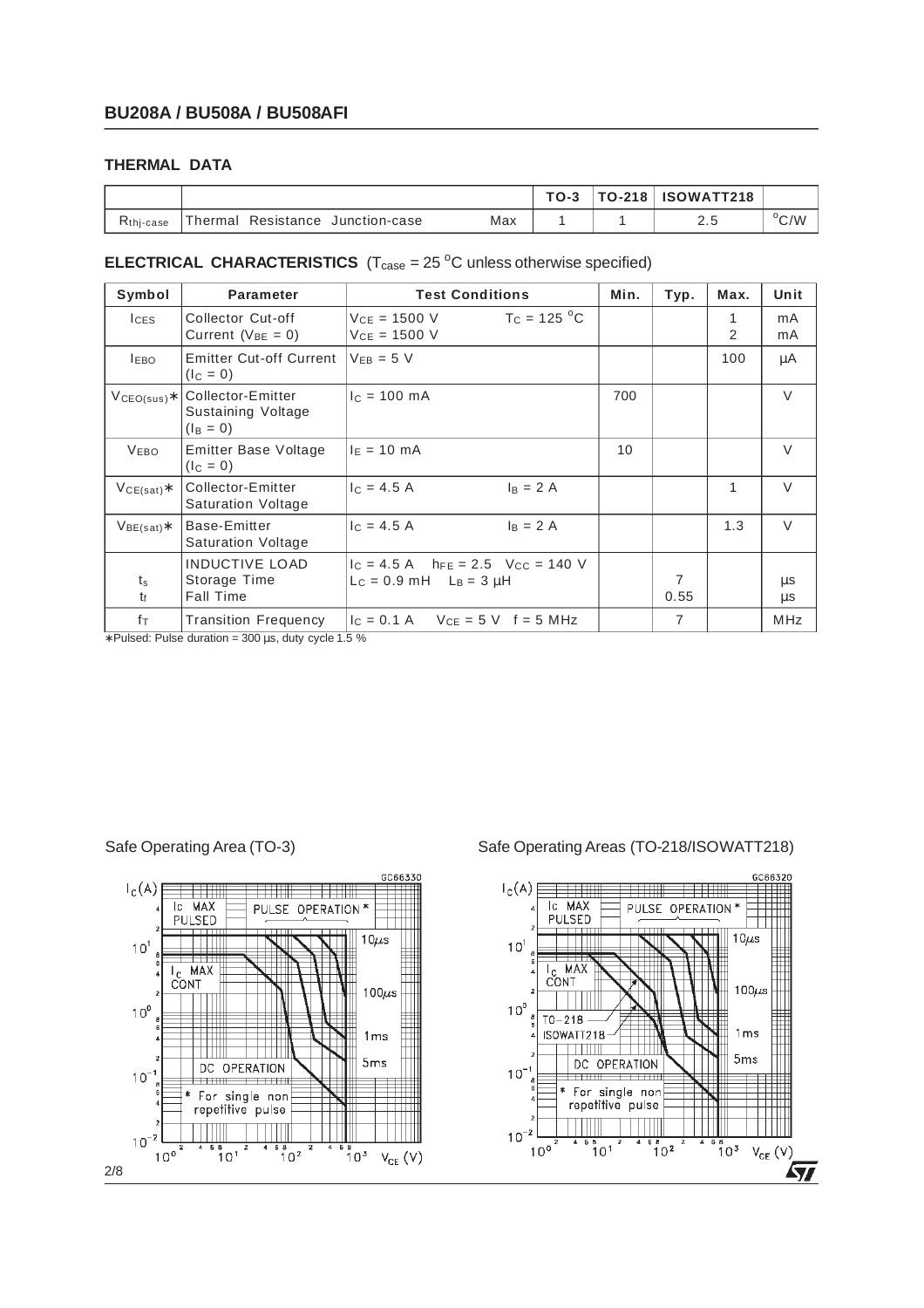#### DC Current Gain



Base Emitter Saturation Voltage







#### Collector Emitter Saturation Voltage





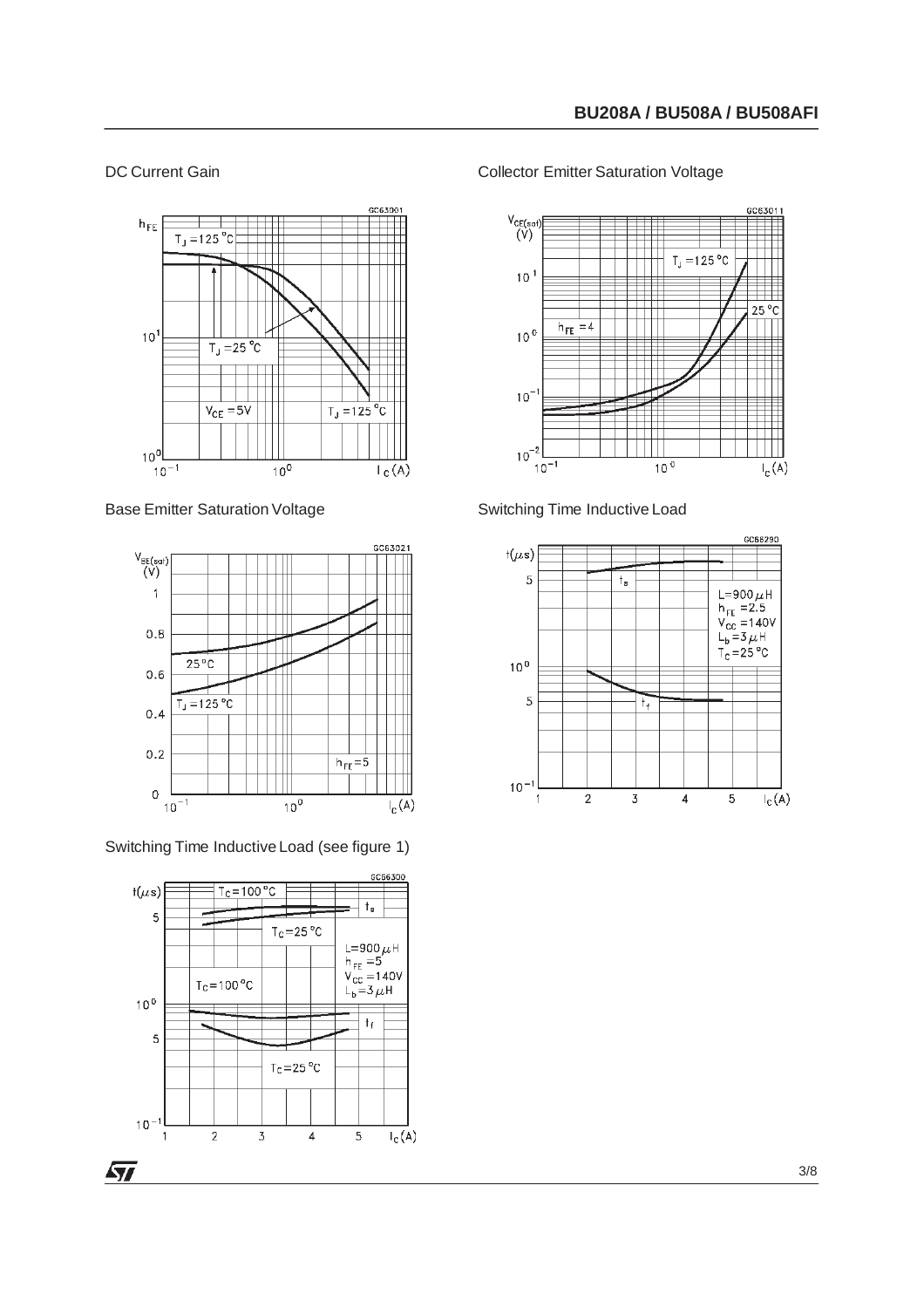**Figure 1:** Inductive Load Switching Test Circuit.



 $\sqrt{M}$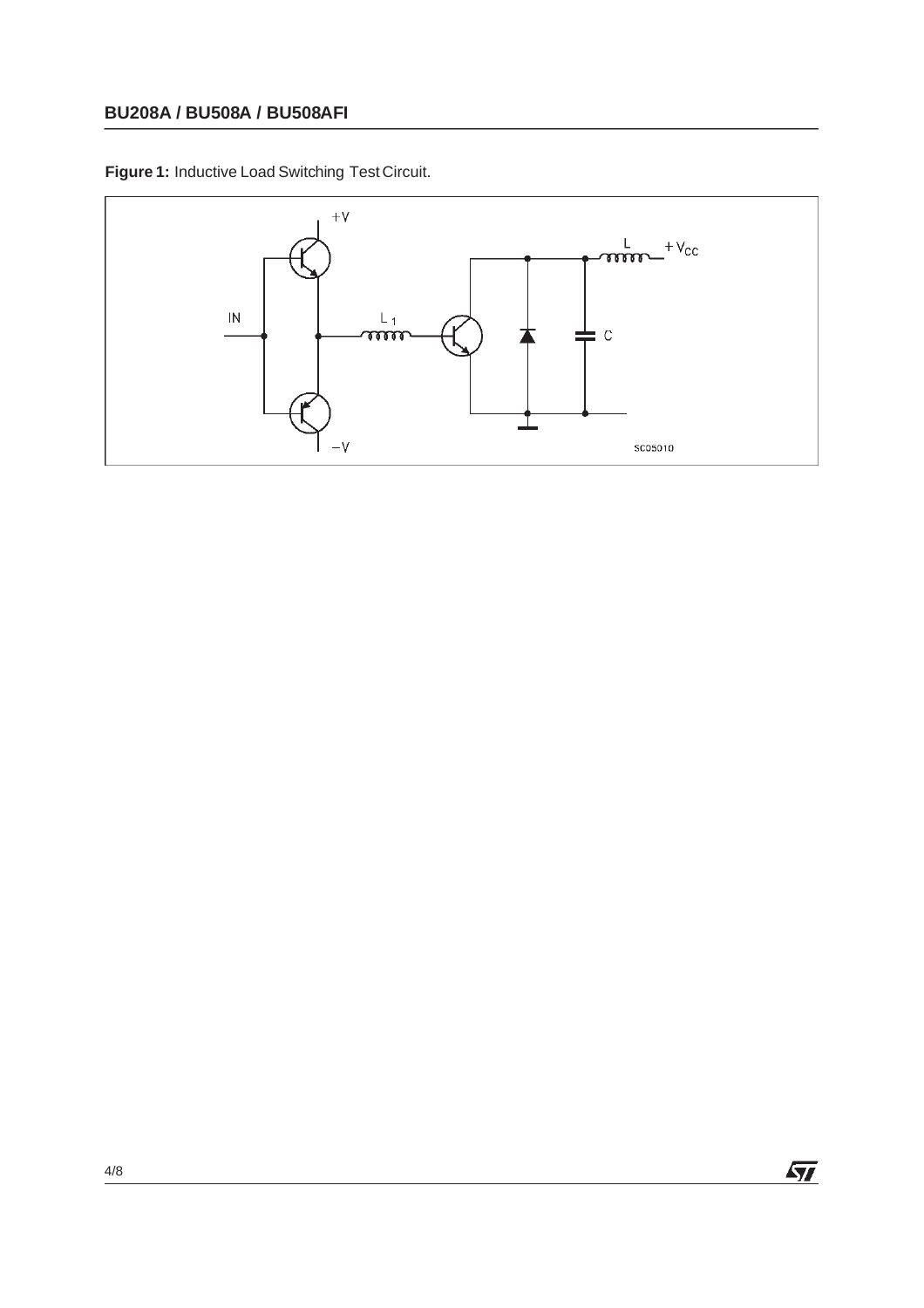| DIM.         | mm    |      |       | inch  |      |       |  |
|--------------|-------|------|-------|-------|------|-------|--|
|              | MIN.  | TYP. | MAX.  | MIN.  | TYP. | MAX.  |  |
| A            | 11.00 |      | 13.10 | 0.433 |      | 0.516 |  |
| $\sf B$      | 0.97  |      | 1.15  | 0.038 |      | 0.045 |  |
| $\mathsf C$  | 1.50  |      | 1.65  | 0.059 |      | 0.065 |  |
| D            | 8.32  |      | 8.92  | 0.327 |      | 0.351 |  |
| E            | 19.00 |      | 20.00 | 0.748 |      | 0.787 |  |
| G            | 10.70 |      | 11.10 | 0.421 |      | 0.437 |  |
| $\mathsf{N}$ | 16.50 |      | 17.20 | 0.649 |      | 0.677 |  |
| $\sf P$      | 25.00 |      | 26.00 | 0.984 |      | 1.023 |  |
| ${\sf R}$    | 4.00  |      | 4.09  | 0.157 |      | 0.161 |  |
| $\cup$       | 38.50 |      | 39.30 | 1.515 |      | 1.547 |  |
| $\vee$       | 30.00 |      | 30.30 | 1.187 |      | 1.193 |  |

## **TO-3 MECHANICAL DATA**

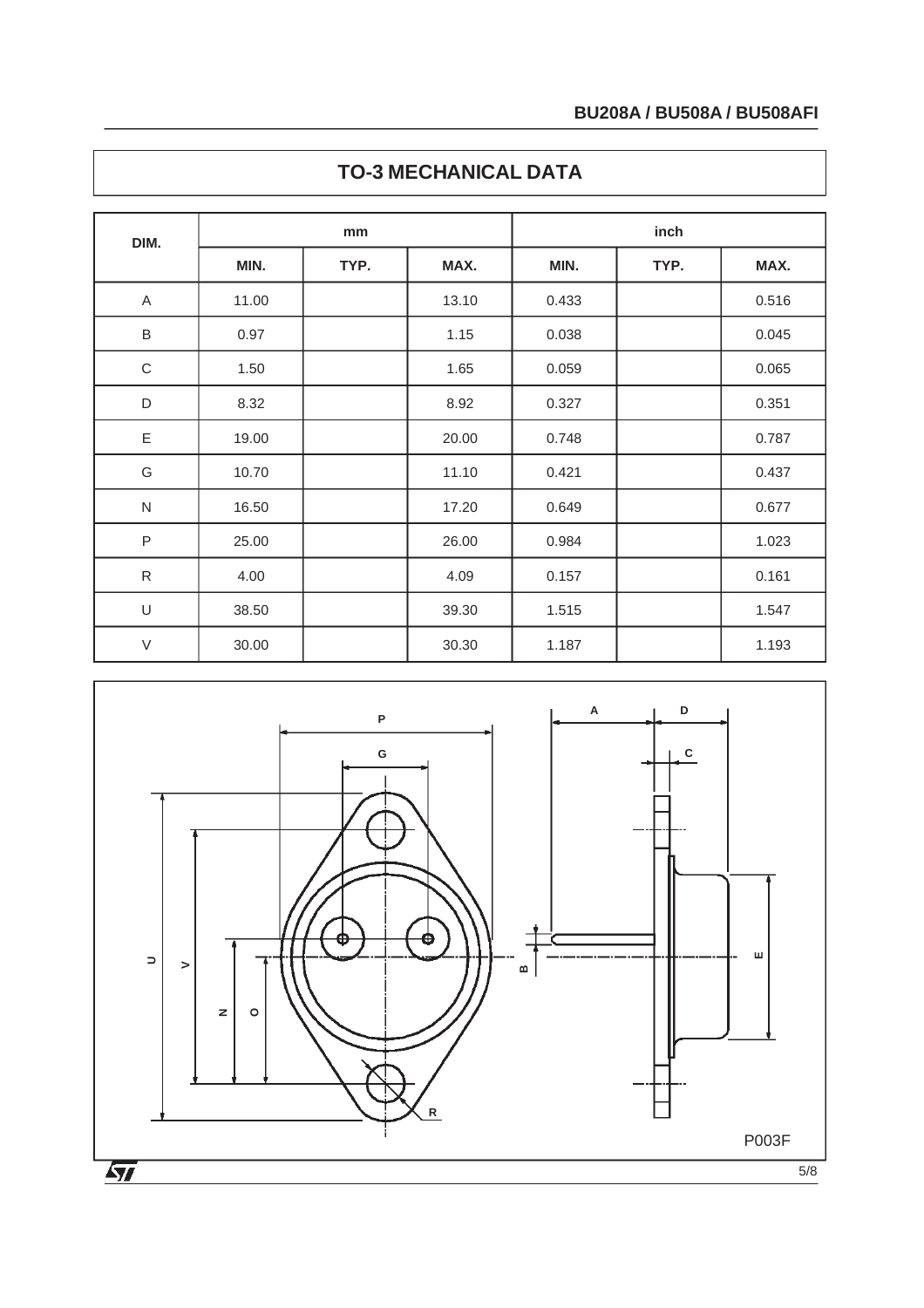| DIM.                      | mm                |      |      | inch                     |       |       |  |
|---------------------------|-------------------|------|------|--------------------------|-------|-------|--|
|                           | MIN.              | TYP. | MAX. | MIN.                     | TYP.  | MAX.  |  |
| A                         | 4.7               |      | 4.9  | 0.185                    |       | 0.193 |  |
| $\mathsf C$               | 1.17              |      | 1.37 | 0.046                    |       | 0.054 |  |
| $\mathsf D$               |                   | 2.5  |      |                          | 0.098 |       |  |
| Ε                         | 0.5               |      | 0.78 | 0.019                    |       | 0.030 |  |
| F                         | 1.1               |      | 1.3  | 0.043                    |       | 0.051 |  |
| G                         | 10.8              |      | 11.1 | 0.425                    |       | 0.437 |  |
| $\boldsymbol{\mathsf{H}}$ | 14.7              |      | 15.2 | 0.578                    |       | 0.598 |  |
| L2                        | $\qquad \qquad -$ |      | 16.2 | $\overline{\phantom{m}}$ |       | 0.637 |  |
| L <sub>3</sub>            |                   | 18   |      |                          | 0.708 |       |  |
| L <sub>5</sub>            | 3.95              |      | 4.15 | 0.155                    |       | 0.163 |  |
| L6                        |                   | 31   |      |                          | 1.220 |       |  |
| ${\sf R}$                 | $\qquad \qquad -$ |      | 12.2 | $\overline{\phantom{m}}$ |       | 0.480 |  |
| Ø                         | $\overline{4}$    |      | 4.1  | 0.157                    |       | 0.161 |  |





6/8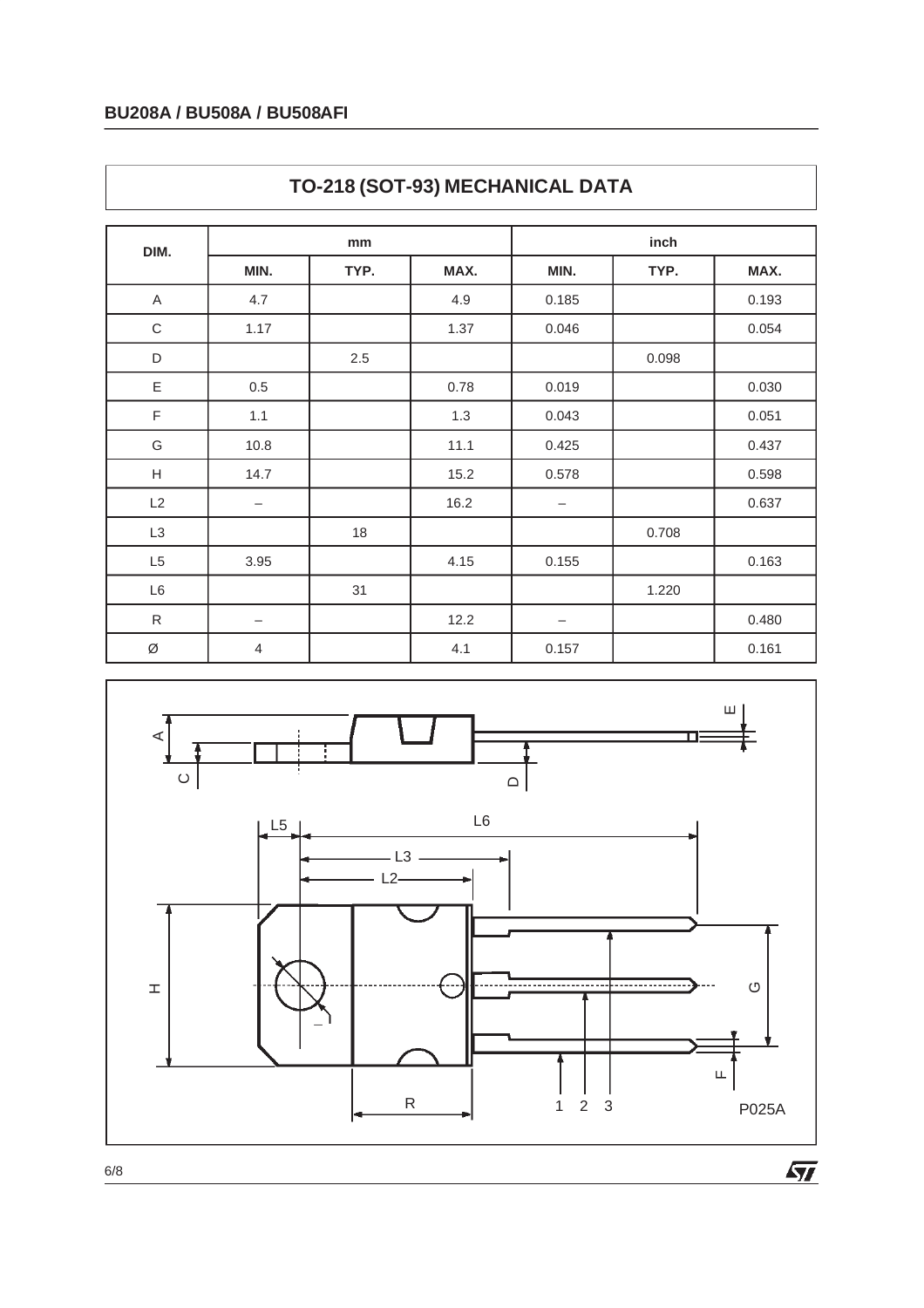| DIM.           | mm    |                  |       | inch  |       |       |  |
|----------------|-------|------------------|-------|-------|-------|-------|--|
|                | MIN.  | TYP.             | MAX.  | MIN.  | TYP.  | MAX.  |  |
| A              | 5.35  |                  | 5.65  | 0.211 |       | 0.222 |  |
| C              | 3.30  |                  | 3.80  | 0.130 |       | 0.150 |  |
| D              | 2.90  |                  | 3.10  | 0.114 |       | 0.122 |  |
| D <sub>1</sub> | 1.88  |                  | 2.08  | 0.074 |       | 0.082 |  |
| E              | 0.75  |                  | 0.95  | 0.030 |       | 0.037 |  |
| F              | 1.05  |                  | 1.25  | 0.041 |       | 0.049 |  |
| F <sub>2</sub> | 1.50  |                  | 1.70  | 0.059 |       | 0.067 |  |
| F <sub>3</sub> | 1.90  |                  | 2.10  | 0.075 |       | 0.083 |  |
| G              | 10.80 |                  | 11.20 | 0.425 |       | 0.441 |  |
| H              | 15.80 |                  | 16.20 | 0.622 |       | 0.638 |  |
| L              |       | $\boldsymbol{9}$ |       |       | 0.354 |       |  |
| L1             | 20.80 |                  | 21.20 | 0.819 |       | 0.835 |  |
| L2             | 19.10 |                  | 19.90 | 0.752 |       | 0.783 |  |
| L <sub>3</sub> | 22.80 |                  | 23.60 | 0.898 |       | 0.929 |  |
| L4             | 40.50 |                  | 42.50 | 1.594 |       | 1.673 |  |
| L <sub>5</sub> | 4.85  |                  | 5.25  | 0.191 |       | 0.207 |  |
| L <sub>6</sub> | 20.25 |                  | 20.75 | 0.797 |       | 0.817 |  |
| ${\sf N}$      | 2.1   |                  | 2.3   | 0.083 |       | 0.091 |  |
| ${\sf R}$      |       | 4.6              |       |       | 0.181 |       |  |
| <b>DIA</b>     | 3.5   |                  | 3.7   | 0.138 |       | 0.146 |  |